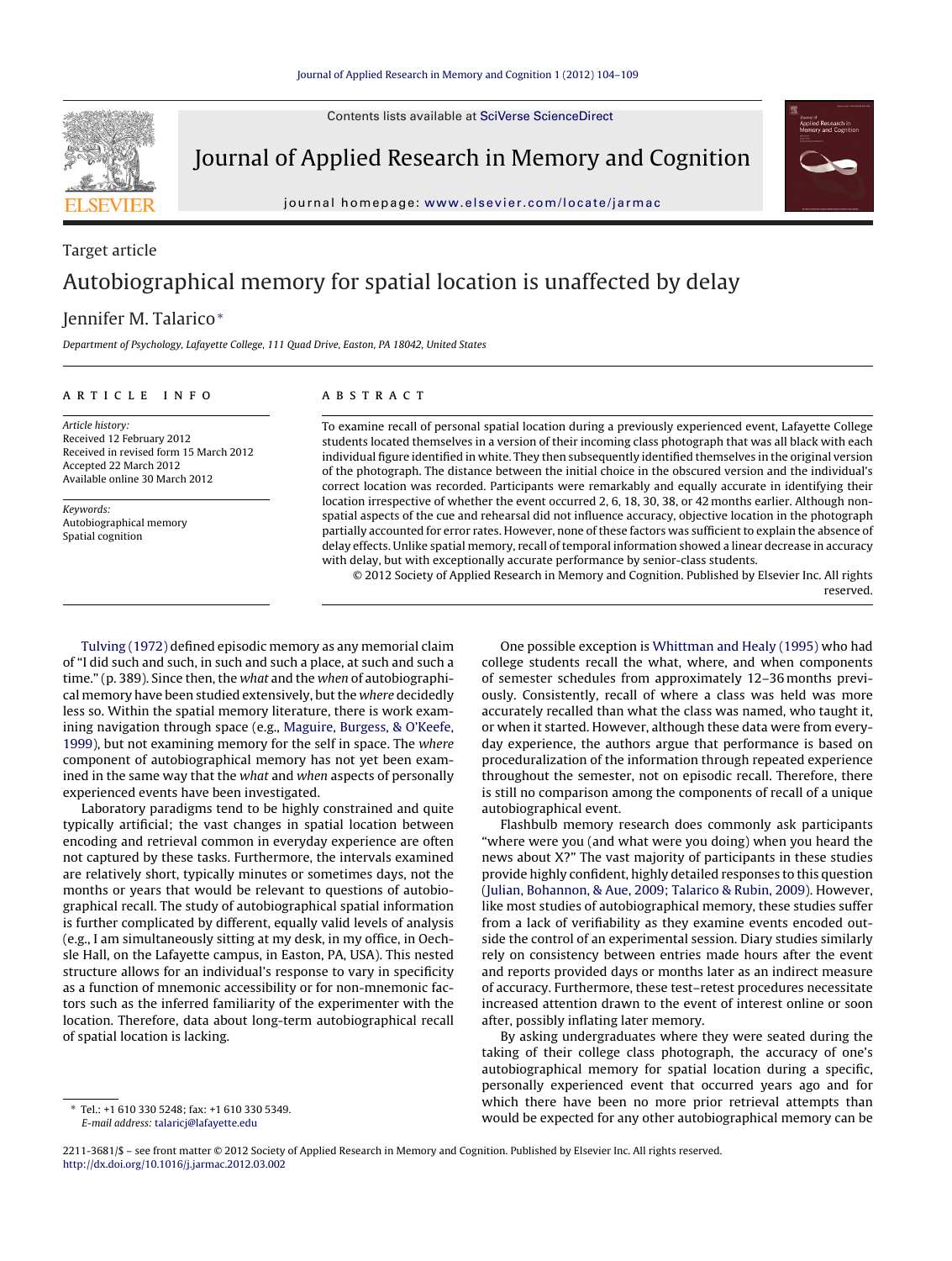<span id="page-1-0"></span>

**Fig. 1.** Samples of the stimuli. Obscured photographs (top and bottom) were created with Adobe Photoshop CS 9.0.2. Original photographs (middle) courtesy of and reproduced with permission of Panfoto LLC. Note that the bottom photograph is not of the same class as pictured in the other two photographs; this stimulus was created to reduce the amount of non-spatial information available during figure selection to the second group of freshman Fall participants.

determined. A Lafayette College tradition, taking the incoming class photograph is integrated into the first-year orientation experience and is a vividly remembered event for most students [\(Talarico,](#page-5-0) [2009\).](#page-5-0) The photographs themselves are displayed in the student union and other administrative buildings throughout the students' 4 years on campus. Copies are also available for purchase, but a minority of students do so.

The taking of these photographs are useful to-be-remembered stimuli. The location of the photographic event is the same for all incoming students, yet one's specific, self-selected seat among approximately 600 classmates is unique. Therefore, for each participant, spatial location during the taking of the class photograph represents a component of a prototypical autobiographical memory while simultaneously controlling the specificity of responses. Furthermore, the use of photographs allows for a direct measure of accuracy. For all of these reasons, asking individuals to identify their spatial location during a unique event that transpired a number of years ago can provide us with novel information about autobiographical memory for spatial location.

#### **1. Method**

## 1.1. Participants

Lafayette College students (aged 18–22) participated for extra credit in psychology courses or for a token reward. As the photographs were taken during each students' first year, those students in Spring semester of their freshman, sophomore, junior, and senior year represent delays from the time of the event of approximately 6, 18, 30, or 42 months, respectively ( $n = 30$  from each class; 7, 10, 8, and 9 males, respectively). Another group of 30 freshmen (including 4 males) was run in a subsequent Fall semester within 2 months of having had their class photograph taken.

# 1.2. Procedure

Participants were shown an obscured version of their incoming class photograph measuring  $63 \text{ cm} \times 18.5 \text{ cm}$  and they pointed to the figure they believed represented themselves. This version was created in Adobe Photoshop CS 9.0.2 and was all black with each individual figure outlined in white (see Fig. 1, top panel). The time taken by the participant to point to him- or herself, in seconds, was recorded using a stopwatch. Following this identification, the researcher outlined the photograph and the selected figure on a sheet of tracing paper overlaid on the photograph. After completing a questionnaire about the event and the participant's memory for it (described below), the participant identified him- or herself on the actual class photograph (see Fig. 1, middle panel). After visual confirmation of the accuracy of this identification by the experimenter, the corresponding figure was subsequently traced on the same piece of paper.

First, linear distance (in cm) between the two figures from nose to nose was examined. This measure is appropriate if the taskat-hand is remembering a 2-dimensional photograph. However,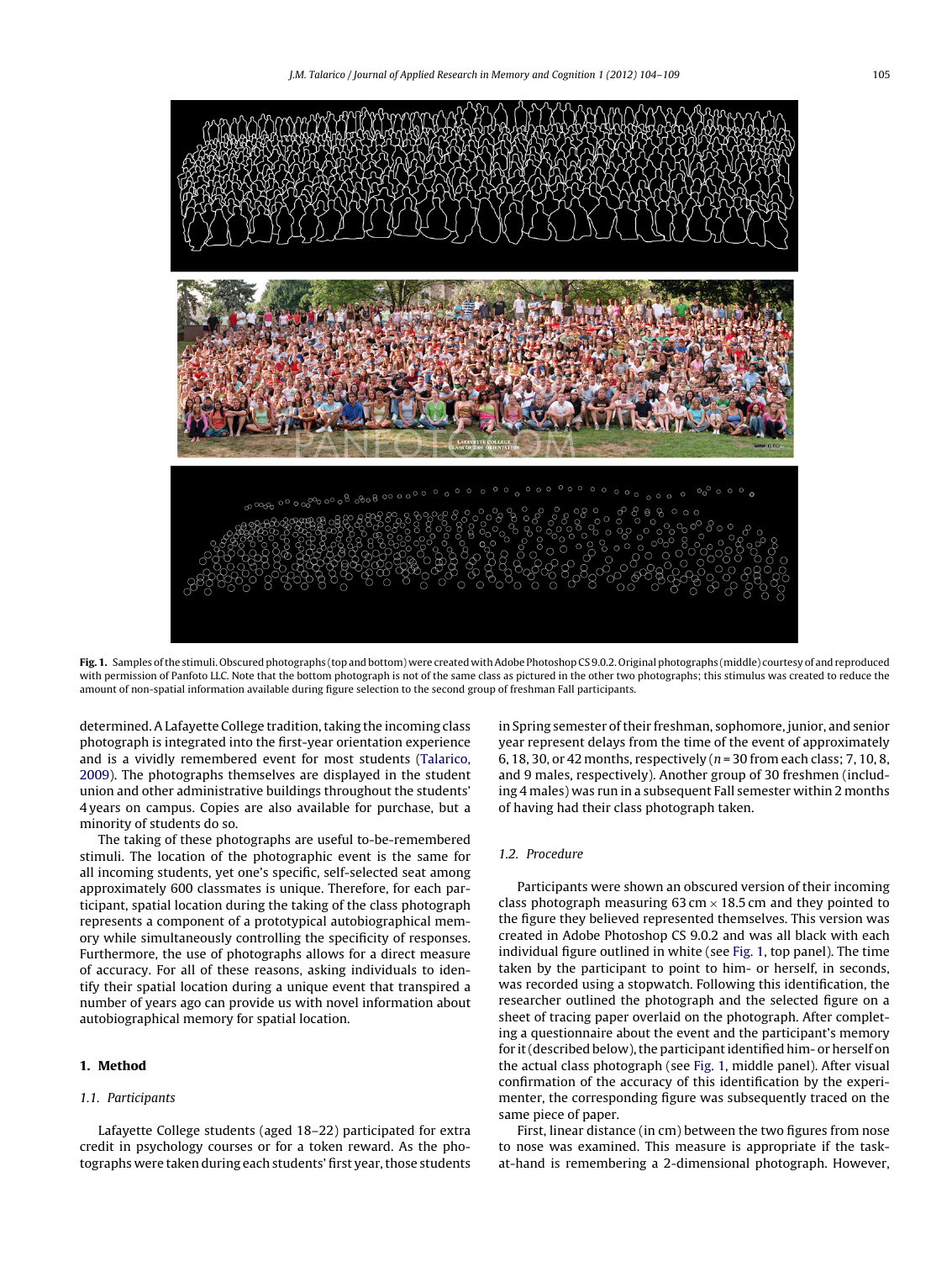the photograph distorts vertical distance; the horizontal axis accurately preserves distance relationships among individuals, but, due to visual perspective, the vertical axis is compressed. In these photographs, the faces of individuals in the first row are approximately twice as large as faces of individuals in the back row. Therefore, the same amount of 2-dimensional space includes more individuals if it is closer to the top of the photograph than if it is near the bottom. To account for this distortion and provide a more representative measure of distance in 3-dimensional space, an adjusted distance measure was calculated. First, the absolute horizontal and vertical distances (in cm) between individuals were measured. Next, the slope of the hillside on which the photograph was taken (an average of .32 rad) was subtracted to get the angle between the vertical photographic plane and the hillside (1.25 rad). Then each vertical distance measurement was divided by the cosine of that angle to get an adjusted vertical distance between individuals. The Pythagorean theorem was used with that adjusted vertical distance and the linear horizontal distance to calculate an adjusted distance between individual figures. Both linear and adjusted distance measures were included in all subsequent analyses.

An event-memory questionnaire was completed between the two figure-identification tasks. First, open-ended questions were asked about what time the photograph was taken, what the participant was wearing, what the weather was like at the time, and who he or she was seated near.<sup>1</sup> For time, participant responses were constrained by ".......:......... am/pm" formatting on the questionnaire. This time estimate was compared to the start time of the taking of the class photograph as listed in the orientation schedule for each class.With this question, we can compare relative accuracy for when and where responses over the same delays.

Participants were then asked a series of rating-scale questions, including several measures of rehearsal: frequency of talking about the photograph or the event of taking the photograph (rated on a scale from 1 not at all to 7 more than any other photo/event) as well as recency  $(1 - not since it was taken to 7 - within the past week)$ and frequency  $(1 - not at all to 7 - almost every day)$  of looking at the publicly displayed photographs and students' personal copies (where applicable). Participants were also asked to rate the current vividness of their memory  $(1 - not at all to 7 - as clear as if it were$ happening now), how emotional the event was at the time and now, and how significant the event was at the time and now (all  $1 - not$ at all to 7 – more than any other memory).

# **2. Results**

A one-way between-subjects analysis of variance among the groups for both linear and adjusted distances between initial choice and correct location was calculated. Students from each class were equally accurate in identifying their location whether using the linear,  $F(4, 149) = 1.38$ ,  $p = 0.25$ , or adjusted distance measure,  $F(4, 149) = 1.38$ 149) = 1.95,  $p = 0.11$ . Moreover, the lack of a delay effect was because participants were remarkably accurate. Fig. 2 shows boxplots for the linear and adjusted distance measures by delay. Maximal linear error distance was approximately 60 cm across all photographs (e.g., measuring from the top, leftmost figure to the bottom, rightmost figure). An average error distance might be estimated at 30 cm



**Fig. 2.** Linear distance (top) and adjusted distance (bottom, square root of absolute horizontal distance squared plus (absolute vertical distance divided by cosine (1.25 rad)) squared) between participants' identification of themselves in the obscured photograph and their actual location by delay interval. Circles indicate outliers within 3 interquartile ranges (IQR) of the 3rd quartile (Q3); triangles indicate outliers more than 3 IQR above Q3.

(e.g., measuring from the center figure to any corner) or even half of that (15 cm) if one assumes that the participant could narrow down their response to a given quadrant of the photograph. Observed error distance for all class years was well below these expected error rates.

Given the surprising absence of a delay effect, the data of the freshmen tested within 2 months of having had their photograph taken were more closely examined. There was no relationship between delay and accuracy in these data either,  $r(28) = -0.10$  and −.095, both p > 60 for linear and adjusted distance, respectively. [Fig. 3](#page-3-0) shows a scatterplot of the adjusted distance data to demonstrate the null effect. If the participant whose distance was more than three inter-quartile ranges above the 3rd quartile is removed, there is still no relationship,  $r(27) = .12$  and  $.14$ ,  $p > .48$  for linear and adjusted distance, respectively.

Converging evidence for the accuracy of these spatial recollections is the fact that each class had some participants who chose their exact location in the obscured version of the photograph ( $n = 4$ , 8, 7, 2, and 2 for each group in ascending order of delay). There was a trend such that participants whose pictures were taken more recently were more likely to be 100% accurate than those whose pictures were taken longer ago,  $\chi^2$  (4, N=150)=8.01, p=.091.

 $1$  Unfortunately, tremendous variability and lack of specificity precluded coding the latter two questions for accuracy. For example, historical data regarding temperature, cloud cover, wind speed, and precipitation were difficult to reconcile with descriptive terms like "nice" or "hot and muggy" and similarly saying that "there were some football players in front of me" or "I sat next to my roommate but didn't know anyone else yet" could not be systematically translated to a quantitative accuracy score. Information about what participants were wearing was also surprisingly unavailable given that most individuals in the photograph were obscured, at least in part, by those around them.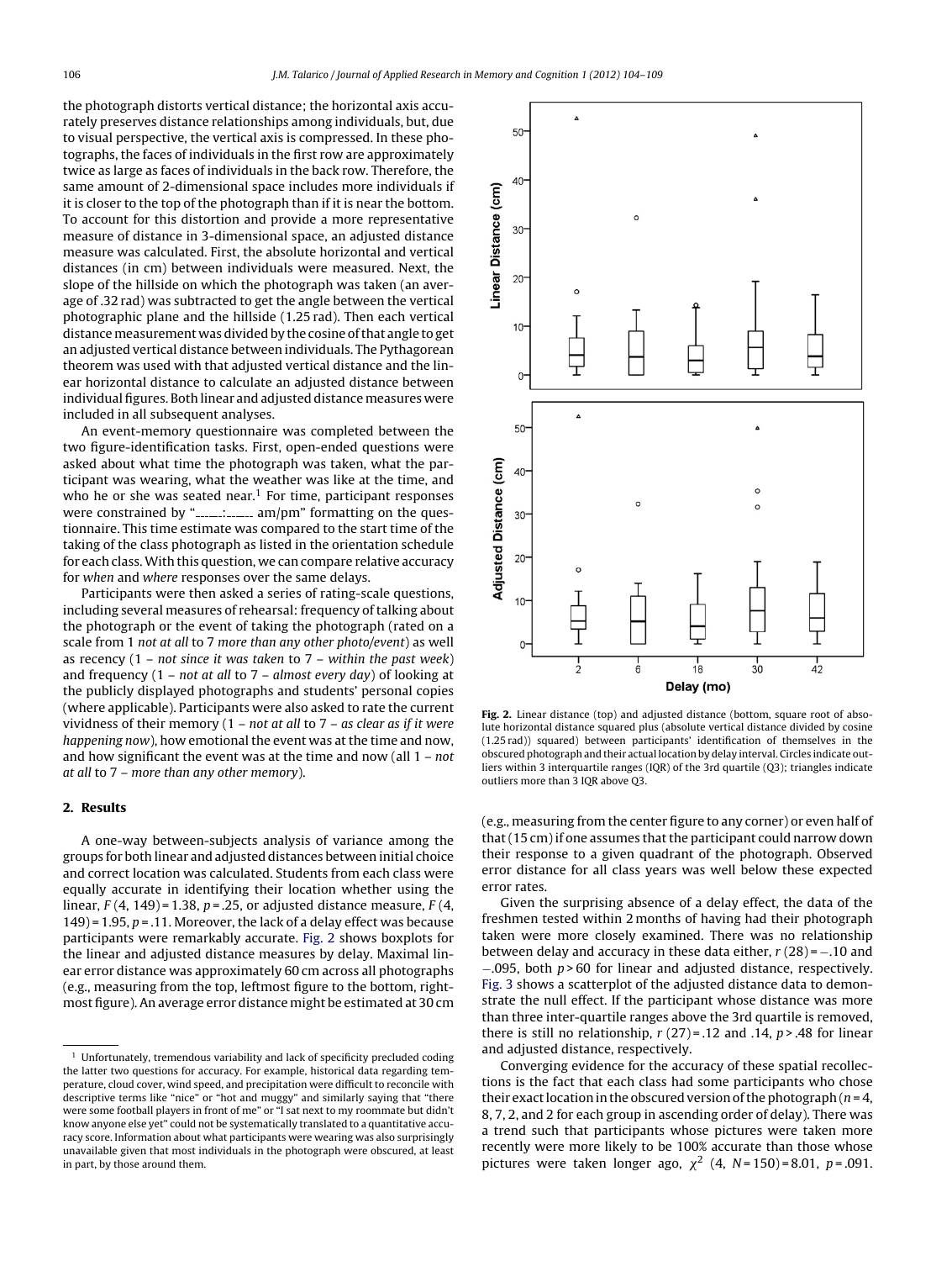<span id="page-3-0"></span>

**Fig. 3.** Adjusted distance between participants' identification of themselves in the obscured photograph and their actual location for freshmen who were tested within 2 months of the taking of the photograph only. Delay interval is the number of days between the taking of the photograph and when participants were tested in the laboratory. Squares indicate participants who were located on the edge of the group in the photograph; circles indicate participants who were not on the edge (i.e., those in the vast middle of the group).

However, the first-semester freshmen had fewer individuals who chose their exact location than would be expected if recency alone predicted accuracy. As amore liberal accuracy criterion, the number of participants who selected an individual directly adjacent to their correct location in the image was calculated. An adjacent individual was operationally defined as anyone for whom a straight line drawn nose-to-nose between the selected figure and the correct figure did not intersect another individual's head. There was no difference among groups in the number of participants who were no more than one individual away from their correct location,  $\chi^2$  $(4, N=150) = 1.50, p=.83$  (n=9, 9, 9, 6, and 10 for each group in ascending order of delay).

The pattern observed for spatial memory is different from that for temporal memory (see Fig. 4). There was a significant effect of delay on accuracy or the time that the photograph was taken, F  $(4, 144)$  = 7.23,  $p < .001$ . For the 2-30 month delay groups, there is a linear increase in error with delay. However, the group tested



**Fig. 4.** Mean difference between the actual start time of the taking of the photograph (as provided by the orientation schedule) and the time provided by participants as a function of delay. Error bars represent standard error of the mean. Delay intervals sharing the same subscript are not significantly different from one another according to post hoc Tukey HSD tests.

in their senior year was not significantly different from the two freshman groups (both  $p > 0.35$  according to Tukey HSD). It appears that those students approaching graduation demonstrated better memory than would be expected given the absolute delay from the time that the photograph was taken. It is possible that transitional events like those from the start of college take on additional significance as the transition marking the end of college nears. That this added salience enhances accuracy is consistent with findings from flashbulb memory [\(Berntsen, 2009\).](#page-5-0)

Within any memory study, failure to find a delay effect is surprising. One potential explanation is that actual location in the photograph may have aided some participants' recall and therefore led to the ceiling effect in spatial accuracy seen here. Specifically, a location on the edge of the group may have been easier to identify relative to the vast middle. An edge location was operationally defined as anyone who was seated in the front row, the left- or rightmost edge of any given row, the last row, or who was standing in the row at the back. An edge location was significantly related to identifying one's location exactly,  $\chi^2$  (1, N = 150) = 30.62, p < .01. Of the 23 participants who knew exactly where they were in the photograph, 20 of them were on an edge. However, there were 54 total participants who were located on an edge, and the majority did not locate themselves exactly. Using the more liberal criterion of choosing a figure no more than one individual away from one's exact location, a similar pattern emerges,  $\chi^2$  (1, N = 150) = 10.27, p < .01. Twenty-four of 54 participants located on an edge were within one individual away from their correct location and 19 of 96 individuals not on the edge were equally as accurate. The scatterplot in Fig. 3 showing the adjusted distance measures for freshman participants tested in the Fall differentiates between those participants who were located on an edge (in squares) and those who were not (in circles) to further illustrate this relationship.

Another alternative explanation for this pattern of data could be reliance on non-spatial aspects of the figure outlines to recognize oneself in the photograph. To address this, the procedure described above was replicated but with circles marking each head instead of outlining each figure (see [Fig. 1, b](#page-1-0)ottom panel). Participants ( $n = 30$ , 8 of whom were male) were drawn from a class year that had not been previously tested and run at an approximate 38 month delay interval (i.e., in Fall of their senior year). There were no differences in the accuracy between this group ( $M = 6.32$  and 8.03, SD = 7.56 and 7.48) and the 42 month delay group ( $M = 5.47$  and 7.00,  $SD = 4.82$ and 5.29) in linear or adjusted distance, respectively,  $t(58)$  = .52 and .62, both  $p > 0.54$ . Similarly, there was no difference in the number of individuals who correctly recalled their exact location ( $n = 2$  in both groups) or who were no more than one individual away from their exact location ( $n = 9$  for the circle group and 10 for the figure group,  $\chi^2$  (1, N = 60) = 08, p = .78).<sup>2</sup> Therefore, these factors cannot account for the observed data.

Prior rehearsal is another potential explanation for the high spatial accuracy rates. Correlations between each accuracy measure and any measure of rehearsal were calculated for the four groups tested in Spring semester.<sup>3</sup> The only significant relationship was between adjusted distance and the last time the individual looked at the publicly displayed photograph,  $r(118) = -.19$ ,  $p = .03$ , indicating that having recently viewed the image increased accuracy in identifying one's location in the image. There was no other evidence of practice effects due to frequency of talking about the photograph,

<sup>&</sup>lt;sup>2</sup> There was also no statistically significant difference in temporal accuracy between the senior students tested in Spring  $(M = 2:16, SEM = :16)$  and those tested in Fall ( $M = 2:28$ ,  $SEM = 17$ ),  $t(58) = .51$ ,  $p > .61$ .

<sup>3</sup> For the majority of freshmen students tested in the Fall, the personal and public photos were not available prior to testing.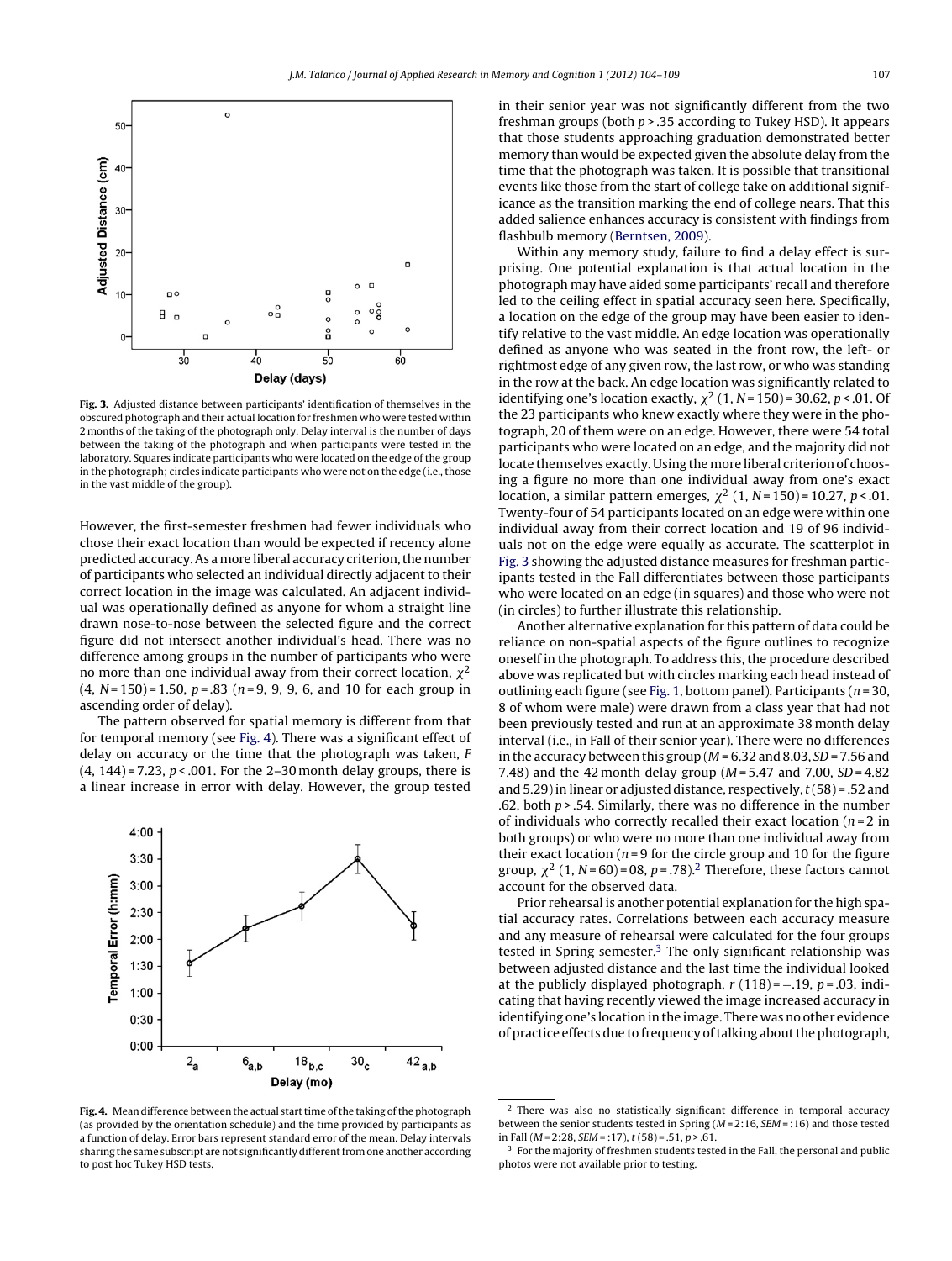talking about the event of taking the photograph, looking at the publicly displayed photograph, largest  $r = -0.15$ , all  $p > 0.10$ .

Next, I examined the possibility that owning a personal copy of the photograph would increase accuracy. Still looking only at participants tested in Spring, there was no difference in accuracy between those who owned a personal copy of the class photograph ( $n = 45$ , linear distance  $M = 7.45$  (SD = 9.00); adjusted distance  $M = 8.82$  (SD = 9.71)) and those who did not (n = 75, linear distance  $M = 4.92$  (SD = 5.56); adjusted distance  $M = 6.51$  (SD = 6.05)),  $t(118) = -1.90$ , p = .06 for linear distance and  $t(118) = -1.61$ , p = .11 for adjusted distance. If anything, the trend was for those with a personal copy of the photograph to be less accurate than those without. Perhaps the personal copies were not kept by the students in their campus residences, but instead that they were kept elsewhere and were not as readily accessible as one might initially assume. Those with a personal copy did not rate the event as more emotional or more personally significant than those without, largest  $t(118) = 1.67$ ,  $p = .099$ . Similarly, the freshmen tested in the Fall who had placed an order for a photograph also did not rate the event as more emotional or more personally significant (then or now) than those who had not ordered a personal copy, largest t  $(28) = .33, p = .75.$ 

Although there was no evidence of delay or practice effects on spatial memory, there was an inverse relationship between accuracy and speed among participants; the faster individuals selected their location in the obscured version, $4$  the more accurate they were,  $r(148) = .15$ ,  $p = .07$  for linear distance and  $r(148) = .18$ ,  $p = .03$ for adjusted distance. Neither linear distance nor adjusted distance was correlated with emotion at the time of the event or emotion felt now (largest  $r(148) = .09$ ,  $p > .29$ ). A relationship between accuracy and the personal significance of the event then or now was also absent (largest  $r(148) = -.13$ ,  $p > .10$ ). Participants who rated their memories as more vivid were moderately more accurate in identifying their location when using the adjusted distance measure,  $r(148) = -.21$ ,  $p = .047$ , with a trend in the same direction for the linear distance measure,  $r(148) = -.14$ ,  $p = .09$ . Vividness was also correlated with temporal accuracy,  $r(148) = -.19$ ,  $p = .018$ . Similar to spatial accuracy, there was no relationship between temporal accuracy and emotion or significance ratings now or then (largest  $r(148) = -.07, p > .39$ ).

### **3. Discussion**

This task required remembering a particular event that occurred once at a specific time and place. Therefore, one might have expected performance to mimic the power function forgetting curve seen in studies of autobiographical and event memory [\(Rubin](#page-5-0) [& Wenzel, 1996\);](#page-5-0) that performance showed little to no decrease over time was surprising. However, there is some evidence that people demonstrate excellent recall of the location of things even if encoded incidentally, such as the place on a page where information had been presented [\(Rothkopf, 1971; Zechmeister & McKillip,](#page-5-0) [1972\).](#page-5-0) [Wagenaar \(1986\)](#page-5-0) recalled where he was 76% of the time (at most) after a delay of 1–5 years, similar to what is shown here with a very different metric. He required responses to be equally precise (e.g., "'at home' was incorrect if the original description was 'in our kitchen"' p. 232) when judging consistency over time in the study of his own memory in order to address the complications of measuring accuracy and specificity within autobiographical memory. In the present study, high accuracy for where information was demonstrated over 4 years with some evidence of exact recall of location being influenced by delay interval.

One potential explanation for the enhanced accuracy may be the lack of interference from similar events which can be particularly disruptive to retrieval of spatial information ([da Costa Pinto](#page-5-0) [& Baddeley, 1991\).](#page-5-0) [Bahrick \(1979\)](#page-5-0) found approximately 60% forgetting of the spatial layout of town/campus after 14 months and little to no retention after 44 months (if rehearsal was held constant) with initial overlearning of the information. Remembering one's personal location may be better preserved than generic spatial information. Support for this assertion comes from [Whittman](#page-5-0) [and Healy \(1995\)](#page-5-0) who found that recall of where previous classes were held was more accurately recalled than the when or what aspects of a semesters' schedule. The accuracy of spatial recall in their paradigm was partially explained by the procedure of showing participants a campus map and having them point to the particular building in which a class had been held. This effectively constrained participants' responses much like the finite number of figures in the class photograph procedure here restricted overall distance error. However, the errors made here did not approach this upper limit.

Temporal information was similarly constrained in both procedures, yet did not show a similar pattern of sustained accuracy. Burt (1992) demonstrated that errors in dating past events recorded in a diary could be explained by strategic efforts to estimate date information and were influenced by the boundaries set forth by the experimenter. This is consistent with other evidence suggesting that determining when personally experienced events occurred is a highly reconstructive process based on deductive reasoning [\(Friedman, 2004\).](#page-5-0) All of the Lafayette students here knew roughly that the photograph was taken in the afternoon, just as [Wittman](#page-5-0) [and Healy's \(1995\)](#page-5-0) participants knew well the conventions of class start times. Yet, temporal recall was less accurate than was spatial recall in both cases.

There are other parallels between temporal and spatial remembering. Participants in more easily identifiable edge locations were more likely to choose their exact location; this may be analogous to a benefit in accurately dating temporal landmarks ([Shum,](#page-5-0) [1998\).](#page-5-0) Strategic spatial reasoning (e.g., narrowing the field by determining if one was on the left or right, front or back of the group) may have reduced the error distance, especially if spatial location was estimated [\(Huttenlocher, Hedges, & Duncan, 1991\).](#page-5-0) The relationship between speed and accuracy supports that idea that most participants employed a strategy that honed in on their general location and then refined their choice to a particular figure from there. In other words, those participants who were quite confident of their location chose quickly and accurately whereas those who were less sure and more likely to reconstruct an estimate of spatial location were slower. Although this kind of reasoning may have served to restrict error generally, the lack of an increase in error over such lengthy delays remains impressive.

The considerable accuracy in retrieving one's spatial location over a 4-year delay brings to mind anecdotal flashbulb memories of remembering "exactly where you were" when hearing an important piece of news for years after the event. However, empirical studies of flashbulb memories have demonstrated that they are often less accurate than participants believe them to be [\(Talarico &](#page-5-0) [Rubin, 2003\).](#page-5-0) Spatial location in isolation has not been systematically investigated in the flashbulb memory literature. Instead, most investigators examine a composite measure of where the participant was, what he or she was doing, who else was present, and other idiosyncratic details of the reception experience. However, there is limited evidence that some details may be more reliably recalled than others ([Christianson, 1989; Tekcan, Ece, Gulgoz, & Er, 2003\)](#page-5-0) with location always being included among those details which are recalled consistently over time. It may be that accurate recall of spatial location leads to reconstruction of other details resulting in vivid and confidently held memories.

<sup>4</sup> To maintain task consistency, data from participants who saw only circles in the obscured version are omitted here.